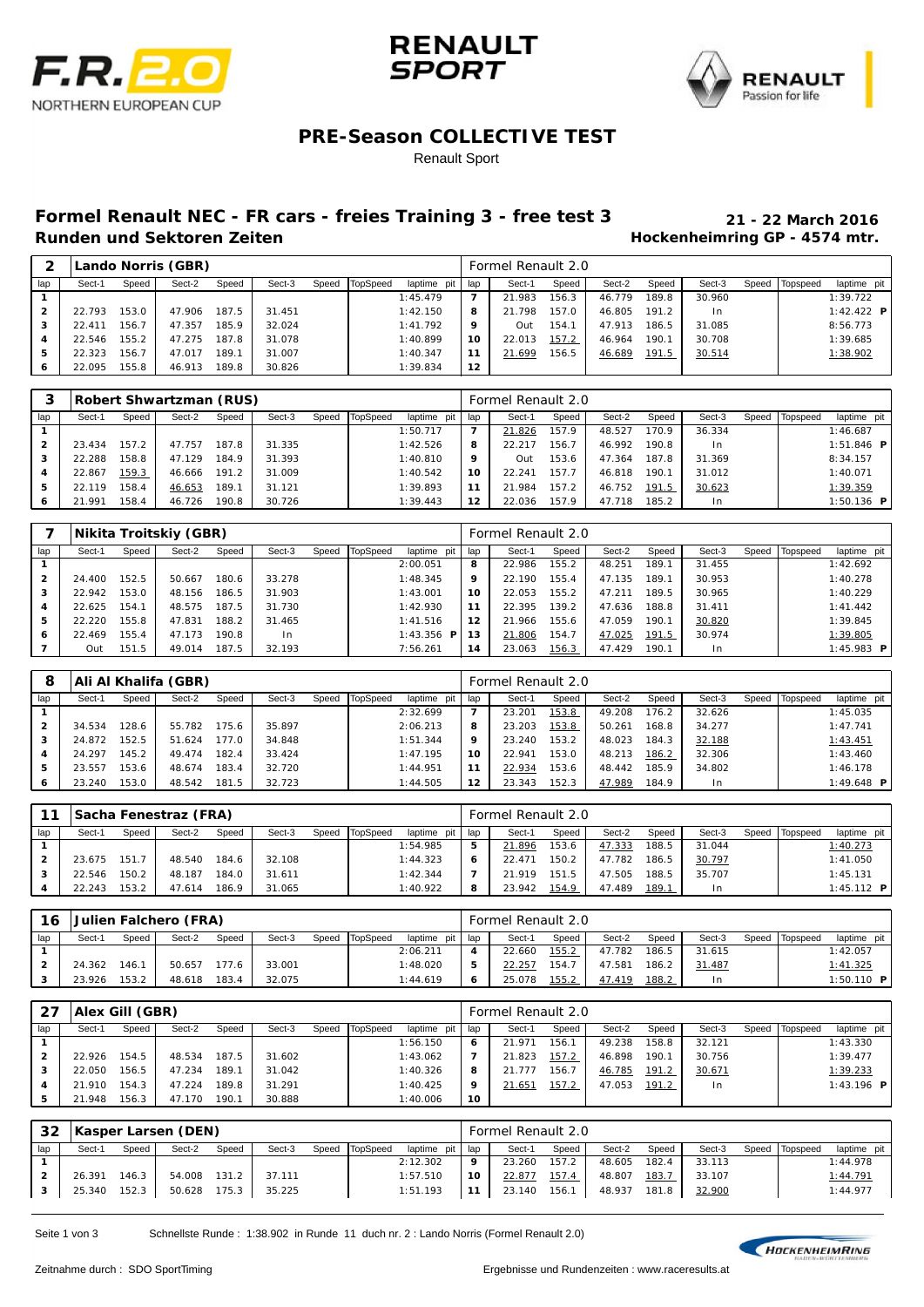





### **PRE-Season COLLECTIVE TEST**

Renault Sport

# **Formel Renault NEC - FR cars - freies Training 3 - free test 3 21 - 22 March 2016**

## **Hockenheimring GP - 4574 mtr.**

| 24.051 | $155.6$ | 49.673 | 180.3              | 34.267 | 1:47.991 | 12 | 22.980 | 156.1 | 51.577 | 183.7 | -In    | $2:00.842$ P |
|--------|---------|--------|--------------------|--------|----------|----|--------|-------|--------|-------|--------|--------------|
| 23.592 | 156.7   | 49.196 | 181.5              | 34.028 | 1:46.816 | 13 | Out    | 150.2 | 49.929 | 179.4 | 33.283 | 10:07.019    |
| 23.295 | 156.1   | 49.009 | 181.8 <sub>1</sub> | 33.505 | 1:45.809 | 14 | 25.762 | 156.5 | 48.505 | 182.7 | 33.135 | 1:47.402     |
| 23.250 | 156.3   | 48.672 | 181.5              | 34.135 | 1:46.057 | 15 | 23.352 | 157.2 | 49.288 | 173.6 | 1n     | $1:59.711$ P |
| 23.056 | 157.2   | 48.621 | 181.2              | 33.377 | 1:45.054 | 16 |        |       |        |       |        |              |

| 42             |        |       | Julia Pankiewicz (POL) |       |        |       |          |             |                   | Formel Renault 2.0 |       |        |       |                |       |          |                     |  |
|----------------|--------|-------|------------------------|-------|--------|-------|----------|-------------|-------------------|--------------------|-------|--------|-------|----------------|-------|----------|---------------------|--|
| lap            | Sect-1 | Speed | Sect-2                 | Speed | Sect-3 | Speed | TopSpeed | laptime pit | lap               | Sect-1             | Speed | Sect-2 | Speed | Sect-3         | Speed | Topspeed | laptime pit         |  |
|                |        |       |                        |       |        |       |          | 2:06.665    | 9                 | 23.970             | 155.6 | 49.187 | 183.4 | 1 <sub>n</sub> |       |          | $1:51.004$ <b>P</b> |  |
| $\overline{2}$ | 26.471 | 145.6 | 52.012                 | 176.2 | 36.301 |       |          | 1:54.784    | 10                | Out                | 145.7 | 50.631 | 179.7 | 33.652         |       |          | 5:50.419            |  |
| 3              | 27.160 | 150.2 | 50.939                 | 177.3 | 34.856 |       |          | 1:52.955    | 11                | 24.019             | 153.2 | 49.260 | 182.1 | 33.021         |       |          | 1:46.300            |  |
| 4              | 24.600 | 154.3 | 50.167                 | 79.1  | 33.759 |       |          | 1:48.526    | $12 \overline{ }$ | 24.587             | 153.8 | 48.777 | 183.1 | 33.362         |       |          | 1:46.726            |  |
| 5              | 24.177 | 154.9 | 49.847                 | 79.7  | 33.673 |       |          | 1:47.697    | 13                | 23.594             | 153.8 | 48.613 | 183.4 | 32.880         |       |          | 1:45.087            |  |
| 6              | 23.743 | 155.4 | 49.460                 | 180.3 | 33.200 |       |          | 1:46.403    | 14                | 23.402             | 154.7 | 48.673 | 183.4 | 32.439         |       |          | 1:44.514            |  |
|                | 23.950 | 157.0 | 49.504                 | 180.9 | 33.296 |       |          | 1:46.750    | 15                | 23.441             | 155.2 | 48.995 | 180.3 | 34.361         |       |          | 1:46.797            |  |
| 8              | 23.996 | 155.6 | 49.225                 | 182.4 | 32.795 |       |          | 1:46.016    | 16                | 23.450             | 155.6 | 48.640 | 184.3 | 1 <sub>n</sub> |       |          | 1:48.547 <b>P</b>   |  |

| 50  |        |       | Juuso Puhkka (FIN) |       |        |       |          |             |     | Formel Renault 1.6 |       |        |       |        |       |          |                     |
|-----|--------|-------|--------------------|-------|--------|-------|----------|-------------|-----|--------------------|-------|--------|-------|--------|-------|----------|---------------------|
| lap | Sect-1 | Speed | Sect-2             | Speed | Sect-3 | Speed | TopSpeed | laptime pit | lap | Sect-1             | Speed | Sect-2 | Speed | Sect-3 | Speed | Topspeed | laptime pit         |
|     |        |       |                    |       |        |       |          | 2:07.402    | 6   | 26.064             | 139.2 | 53.993 | 165.4 | 35.812 |       |          | 1:55.869            |
|     | 26.415 | 136.9 | 54.566             | 162.7 | 36.869 |       |          | 1:57.850    |     | 25.357             | 139.9 | 53.280 | 164.7 | 35.580 |       |          | 1:54.217            |
| 3   | 25.456 | 139.9 | 53.776             | 162.2 | 35.931 |       |          | 1:55.163    | 8   | 25.409             | 139.7 | 53.441 | 165.7 | 35.711 |       |          | 1:54.561            |
|     | 25.325 | 138.8 | 53.194             | 165.6 | 37.450 |       |          | 1:55.969    | 9   | 25.131             | 138.6 | 54.111 | 165.6 | In     |       |          | $2:08.661$ <b>P</b> |
|     |        | 138.  | 54.273             | 162.2 | 36.689 |       |          | 1:56.673    | 10  |                    |       |        |       |        |       |          |                     |

| 77             |        |       | Laurents Hörr (DEU) |       |        |                |                   |     | Formel Renault 2.0 |       |        |       |        |       |          |                   |  |
|----------------|--------|-------|---------------------|-------|--------|----------------|-------------------|-----|--------------------|-------|--------|-------|--------|-------|----------|-------------------|--|
| lap            | Sect-1 | Speed | Sect-2              | Speed | Sect-3 | Speed TopSpeed | laptime pit       | lap | Sect-1             | Speed | Sect-2 | Speed | Sect-3 | Speed | Topspeed | laptime pit       |  |
|                |        |       |                     |       |        |                | 2:02.938          | 10  | 22.536             | 154.5 | 47.464 | 187.8 | 31.846 |       |          | 1:41.846          |  |
| $\overline{2}$ | 25.738 | 147.5 | 49.842              | 182.1 | 34.619 |                | 1:50.199          | 11  | 22.516             | 152.1 | 47.215 | 188.2 | I n    |       |          | 1:43.029 <b>P</b> |  |
| 3              | 24.727 | 151.7 | 48.795              | 184.0 | 32.551 |                | 1:46.073          | 12  | Out                | 152.1 | 47.757 | 186.9 | 31.840 |       |          | 3:55.522          |  |
| 4              | 23.203 | 150.6 | 48.363              | 186.5 | 32.270 |                | 1:43.836          | 13  | 22.627             | 154.1 | 47.534 | 188.8 | 31.653 |       |          | 1: 41.814         |  |
| 5              | 22.978 | 151.3 | 47.783              | 184.6 | 32.171 |                | 1:42.932          | 14  | 22.831             | 154.5 | 47.145 | 189.5 | 31.489 |       |          | 1: 41.465         |  |
| 6              | 22.689 | 152.8 | 47.646              | 188.2 | l n    |                | 1:46.071 <b>P</b> | 15  | 22.363             | 154.5 | 47.097 | 189.1 | 31.549 |       |          | 1:41.009          |  |
|                | Out    | 152.3 | 47.661              | 188.2 | 31.863 |                | 4:53.447          | 16  | 22.484             | 153.8 | 47.184 | 190.1 | 31.341 |       |          | 1:41.009          |  |
| 8              | 22.924 | 149.8 | 47.418              | 188.8 | 31.567 |                | 1:41.909          | 17  | 22.747             | 153.6 | 47.976 | 189.1 | $\ln$  |       |          | 1:44.923 <b>P</b> |  |
| 9              | 22.590 | 154.3 | 47.421              | 188.5 | 31.571 |                | 1:41.582          | 18  |                    |       |        |       |        |       |          |                   |  |

| 92           | Dario Stanco (SUI) |       |          |       |        |       |          |                 |     | Formel Renault 2.0 |       |          |       |        |       |                   |              |  |  |
|--------------|--------------------|-------|----------|-------|--------|-------|----------|-----------------|-----|--------------------|-------|----------|-------|--------|-------|-------------------|--------------|--|--|
| lap          | Sect-1             | Speed | Sect-2   | Speed | Sect-3 | Speed | TopSpeed | laptime pit     | lap | Sect-1             | Speed | Sect-2   | Speed | Sect-3 | Speed | <b>I</b> Topspeed | laptime pit  |  |  |
|              |                    |       |          |       |        |       |          | 2: 21.452       |     | Out                | 96.7  | : 48.800 | 93.8  | 46.477 |       |                   | 12:52.202    |  |  |
| $\mathbf{2}$ | 28.899             | 23.0  | 58.245   | 163.9 | 41.915 |       |          | 2:09.059        | 8   | 30.668             | 113.2 | : 00.482 | 160.2 | 41.204 |       |                   | 2:12.354     |  |  |
| 3            | 28.498             | 126.6 | 1:00.115 | 168.8 | 40.517 |       |          | 2:09.130        | 9   | 29.587             | 119.1 | 56.867   | 163.6 | 41.474 |       |                   | 2:07.928     |  |  |
|              | 28.272             | 28.4  | 56.139   | 166.4 | 39.740 |       |          | 2:04.151        | 10  | 27.250             | 130.6 | 56.923   | 165.4 | 40.104 |       |                   | 2:04.277     |  |  |
| 5            | 27.373             | 134.8 | 56.243   | 169.5 | 40.572 |       |          | 2:04.188        | 11  | 28.017             | 133.3 | 55.433   | 159.3 | I n    |       |                   | $2:09.833$ P |  |  |
| 6            | 27.873             | 136.2 | 55.220   | 171.2 | l n    |       |          | $2:10.812$ P 12 |     |                    |       |          |       |        |       |                   |              |  |  |

| 95        |        | Al Faisal al Zubair (OMA) |        |       |        | Formel Renault 2.0 |          |             |     |        |       |        |       |        |       |          |                     |
|-----------|--------|---------------------------|--------|-------|--------|--------------------|----------|-------------|-----|--------|-------|--------|-------|--------|-------|----------|---------------------|
| lap       | Sect-1 | Speed                     | Sect-2 | Speed | Sect-3 | Speed              | TopSpeed | laptime pit | lap | Sect-1 | Speed | Sect-2 | Speed | Sect-3 | Speed | Topspeed | laptime pit         |
|           |        |                           |        |       |        |                    |          | 2:04.838    | 7   | 22.665 | 154.9 | 47.784 | 186.5 | 31.869 |       |          | 1:42.318            |
|           | 25.602 | 149.8                     | 51.399 | 173.6 | 34.699 |                    |          | 1:51.700    | 8   | 22.775 | 154.5 | 50.643 | 186.5 | 32.174 |       |          | 1:45.592            |
| з         | 23.837 | 153.2                     | 48.670 | 181.2 | 33.183 |                    |          | 1:45.690    | 9   | 22.617 | 153.8 | 51.182 | 164.1 | 32.582 |       |          | 1:46.381            |
| 4         | 23.124 | 154.7                     | 48.156 | 184.6 | 32.543 |                    |          | 1:43.823    | 10  | 22.624 | 154.7 | 47.804 | 180.9 | 31.881 |       |          | 1:42.309            |
| 5         | 22.577 | 152.3                     | 48.054 | 183.4 | 32.220 |                    |          | 1:42.851    | 11  | 23.411 | 154.1 | 48.319 | 185.9 | 31.971 |       |          | 1:43.701            |
| $\bullet$ | 22.636 | 154.5                     | 47.883 | 186.9 | 31.940 |                    |          | 1:42.459    | 12  | 23.176 | 153.8 | 49.865 | 173.1 | I n    |       |          | $1:54.301$ <b>P</b> |

| 96           |        | Bartłomiej Mirecki (POL) |        |       |        | Formel Renault 2.0 |          |             |     |        |       |        |       |        |       |          |                   |  |
|--------------|--------|--------------------------|--------|-------|--------|--------------------|----------|-------------|-----|--------|-------|--------|-------|--------|-------|----------|-------------------|--|
| lap          | Sect-1 | Speed                    | Sect-2 | Speed | Sect-3 | Speed              | TopSpeed | laptime pit | lap | Sect-1 | Speed | Sect-2 | Speed | Sect-3 | Speed | Topspeed | laptime pit       |  |
|              |        |                          |        |       |        |                    |          | 2:20.524    |     | 22.372 | 154.7 | 48.379 | 185.6 | 31.579 |       |          | 1:42.330          |  |
| $\mathbf{2}$ | 28.716 | 141.0                    | 53.365 | 179.1 | 33.580 |                    |          | 1:55.661    | 8   | 22.501 | 154.5 | 47.380 | 189.5 | 31.447 |       |          | 1:41.328          |  |
| 3            | 23.574 | 148.1                    | 49.879 | 182.4 | 32.559 |                    |          | 1:46.012    | 9   | 22.483 | 153.6 | 47.528 | 188.5 | In.    |       |          | 1:43.388 <b>P</b> |  |
|              | 22.878 | 154.5                    | 47.791 | 188.2 | 32.043 |                    |          | 1:42.712    | 10  | Out    | 154.1 | 47.790 | 187.8 | I n    |       |          | $3:26.109$ P      |  |
| 5            | 22.609 | 155.4                    | 47.834 | 186.2 | 31.875 |                    |          | 1:42.318    | 11  | Out    | 153.6 | 47.848 | 188.5 | I n    |       |          | 6:48.411 <b>P</b> |  |
| 6            | 22.435 | 154.5                    | 47.746 | 187.2 | 31.817 |                    |          | 1:41.998    | 12  |        |       |        |       |        |       |          |                   |  |

Seite 2 von 3 Schnellste Runde : 1:38.902 in Runde 11 duch nr. 2 : Lando Norris (Formel Renault 2.0)